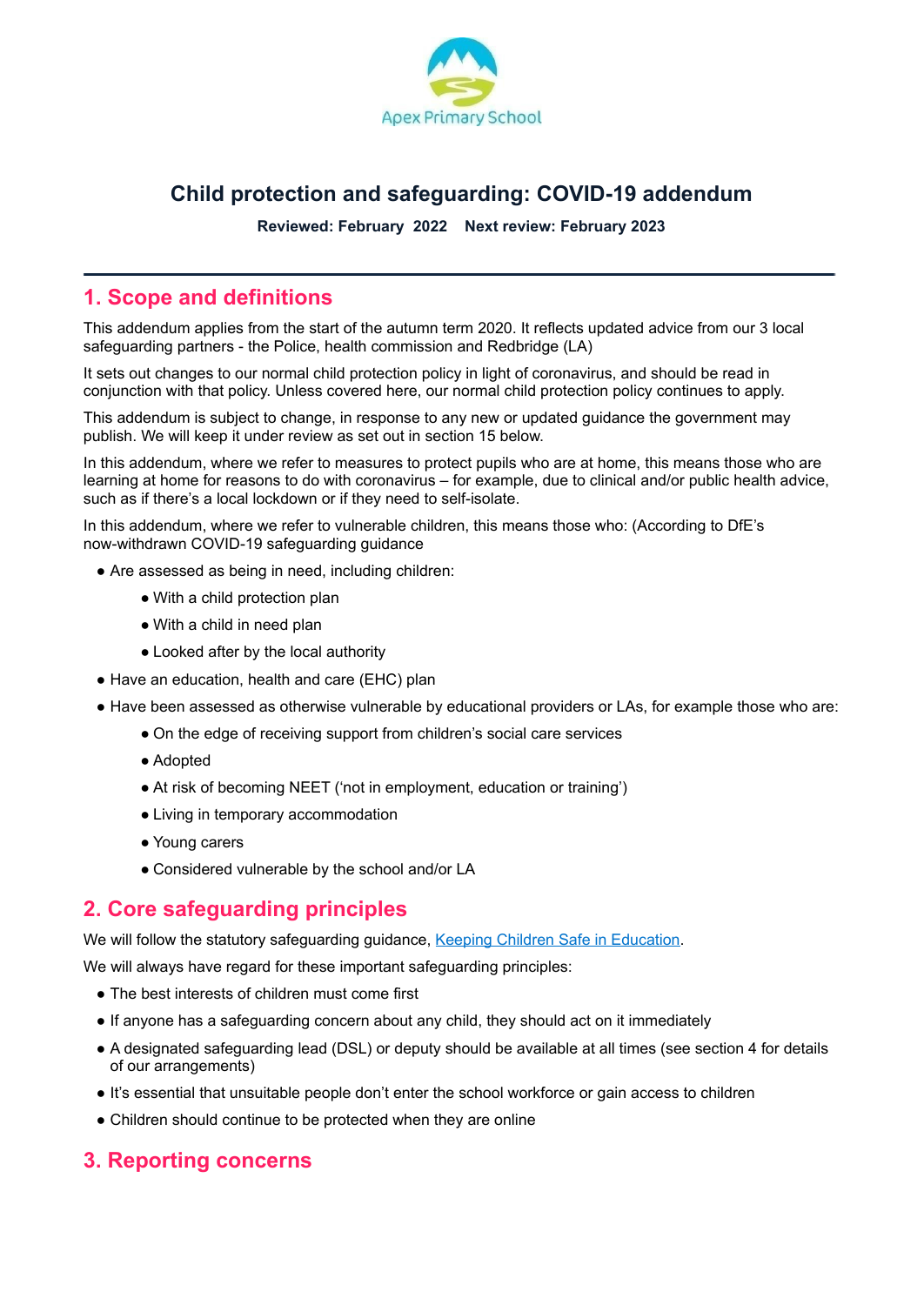All staff and volunteers must continue to act on any concerns they have about a child immediately. It is still vitally important to do this, both for children at school and those at home using the **welfare concern form (https://forms.gle/q5koFn2Me1Wp3j27A)**

As a reminder, all staff should continue to work with and support children's social workers, where they have one, to help protect vulnerable children.

# **4. DSL (and deputy) arrangements**

We aim to have a trained DSL or deputy DSL on site wherever possible. Details of all important contacts are listed in the 'Important contacts' section at the start of this addendum.

If our DSL (or deputy) can't be on site, they can be contacted remotely by email to contact@apexprimary.co.uk

On occasions where there is no DSL or deputy on site, a senior leader will take responsibility for coordinating safeguarding. This will be Sanel Haskic – Deputy Head teacher. You can contact them by school email.

The senior leader will be responsible for liaising with our off-site DSL (or deputy) to make sure they (the senior leader) can:

- Identify the most vulnerable children in school
- Update and manage access to child protection files, where necessary
- Liaise with children's social workers where they need access to children in need and/or to carry out statutory assessments
- Liaise with parent / carers where appropriate

# **5. Working with other agencies**

We will continue to work with children's social care, with virtual school heads for looked-after and previously looked-after children (it is unlikely we will have looked after children), and with any other relevant safeguarding and welfare partners, to help keep children safe.

We will continue to update this addendum where necessary, to reflect any updated guidance from:

- Our 3 local safeguarding partners
- The local authority, about children with education, health and care (EHC) plans, the local authority designated officer and children's social care, reporting mechanisms, referral thresholds and children in need

The following guidance is currently in place:

#### **6. Monitoring attendance**

We will resume taking our attendance register. We will also follow *[guidance](https://www.gov.uk/government/publications/school-attendance)* from the Department for Education.

All pupils of compulsory school age will be expected to attend school unless a statutory reason applies (for example, the pupil has been granted a leave of absence, is unable to attend because of sickness, is unable to attend because of clinical and/or public health advice, is absent for a necessary religious observance).

Where any child we expect to attend school doesn't attend, or stops attending, we will:

- Follow up on their absence with their parents or carers, by phone
- Notify their social worker, where they have one

We will make arrangements with parents and carers to make sure we have up-to-date emergency contact details, and additional contact details where possible. This is done at the admission stage via the admission form.

#### **7. Peer-on-peer abuse**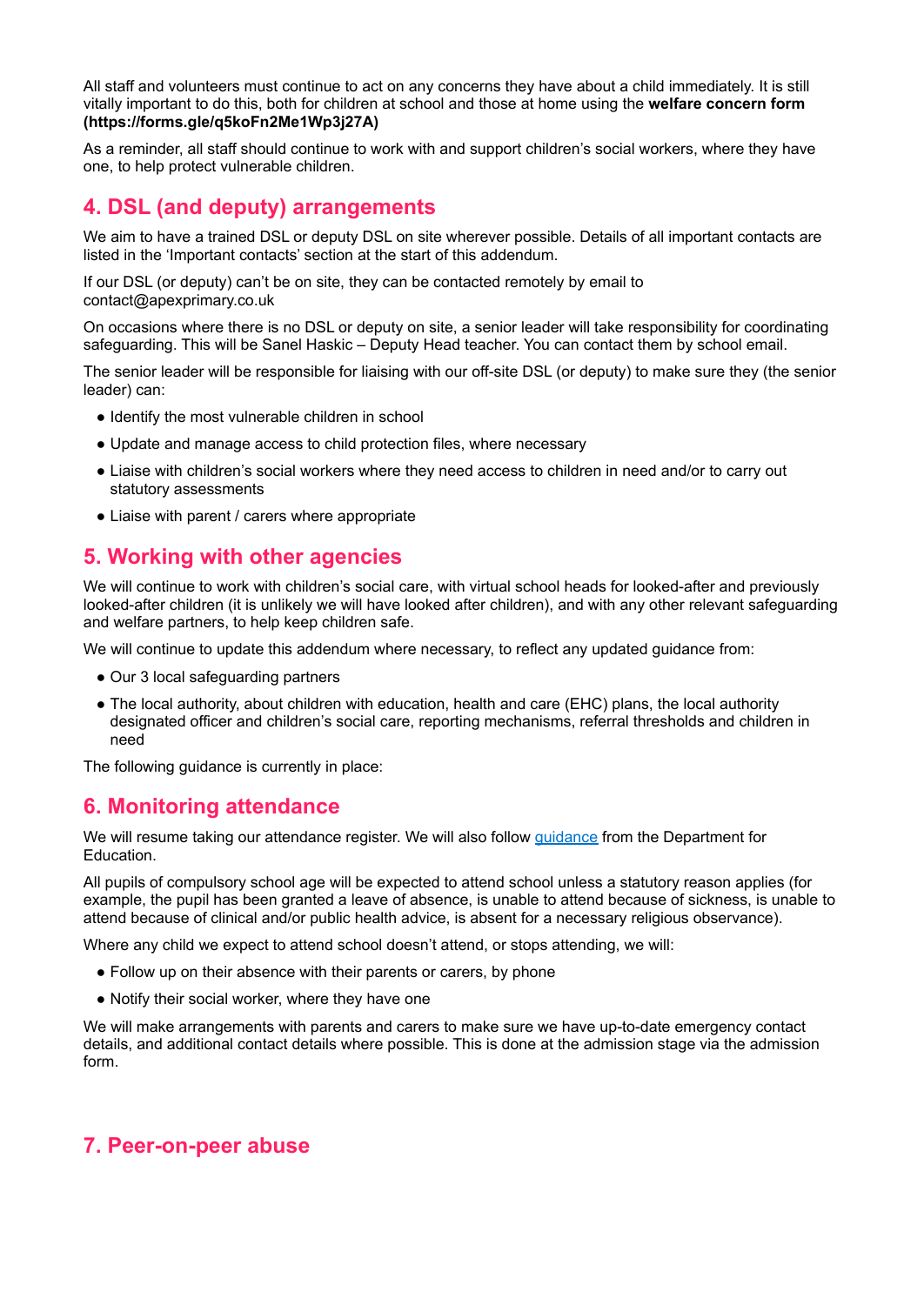We will continue to follow the principles set out in part 5 of Keeping Children Safe in Education when managing reports and supporting victims of peer-on-peer abuse.

Staff should continue to act on any concerns they have immediately – about both children attending school and those at home.

### **8. Concerns about a staff member, supply teacher or volunteer**

We will continue to follow the principles set out in part 4 of Keeping Children Safe in Education.

Staff should continue to act on any concerns they have immediately – whether those concerns are about staff/supply teachers/volunteers working on site or remotely.

Contact can be made with the LADO Monday - Friday from 9:00am to 5:00pm by emailing LADO@redbridge.gov.uk or phoning 020 87085350. Initial contacts will be taken on by the LADO or the duty LADO when she/he is not available. Any suspected immediate risk to any child or children should be responded to immediately and the case referred to the Police on 999 or the Multi Agency Safeguarding Hub (MASH) on 0208 708 3885 if the LADO cannot be contacted. If it is outside of normal working hours the Emergency Duty Team should be contacted on 020 8708 5897.We will continue to refer adults who have harmed or pose a risk of harm to a child or vulnerable adult to the Disclosure and Barring Service (DBS).

We will continue to refer potential cases of teacher misconduct to the Teaching Regulation Agency. We will do this using the email address [Misconduct.Teacher@education.gov.uk](mailto:Misconduct.Teacher@education.gov.uk) for the duration of the COVID-19 period, in line with government guidance.

#### **9. Contact plans**

We will have contact plans for children with a social worker, and other children who we have safeguarding concerns about, for circumstances where the child is at home.

Each child has an individual plan, which sets out:

- $\bullet$  How often the school will make contact this will be at least once a week
- Which staff member(s) will make contact as far as possible, this will be staff who know the family well
- How staff will make contact this will be over the phone, doorstep visits, or a combination of both

We will have agreed these plans with children's social care where relevant, and will review them every half term.

If we can't make contact, we will contact children's social care or the police

### **10. Safeguarding all children**

Staff and volunteers are aware that this difficult time potentially puts all children at greater risk.

Staff and volunteers will continue to be alert to any signs of abuse, or effects on pupils' mental health that are also safeguarding concerns, and act on concerns immediately in line with the procedures set out in section 3 above.

#### **10.1 Children returning to school**

The DSL (or deputy) will do all they reasonably can to find out from parents and carers whether there have been any changes regarding welfare, health and wellbeing that they should be aware of before children return.

The DSL (and deputy) will be given time to support staff and children regarding new concerns (and referrals as appropriate) as children return to school.

Staff and volunteers will be alert to any new safeguarding concerns as they see pupils in person.

#### **10.2 Children at home**

The school will maintain contact with children who are at home. Staff will try to speak directly to children at home to help identify any concerns. They will use school phones and devices to make calls home. Or, if necessary they will use personal phones but they will withhold their personal number.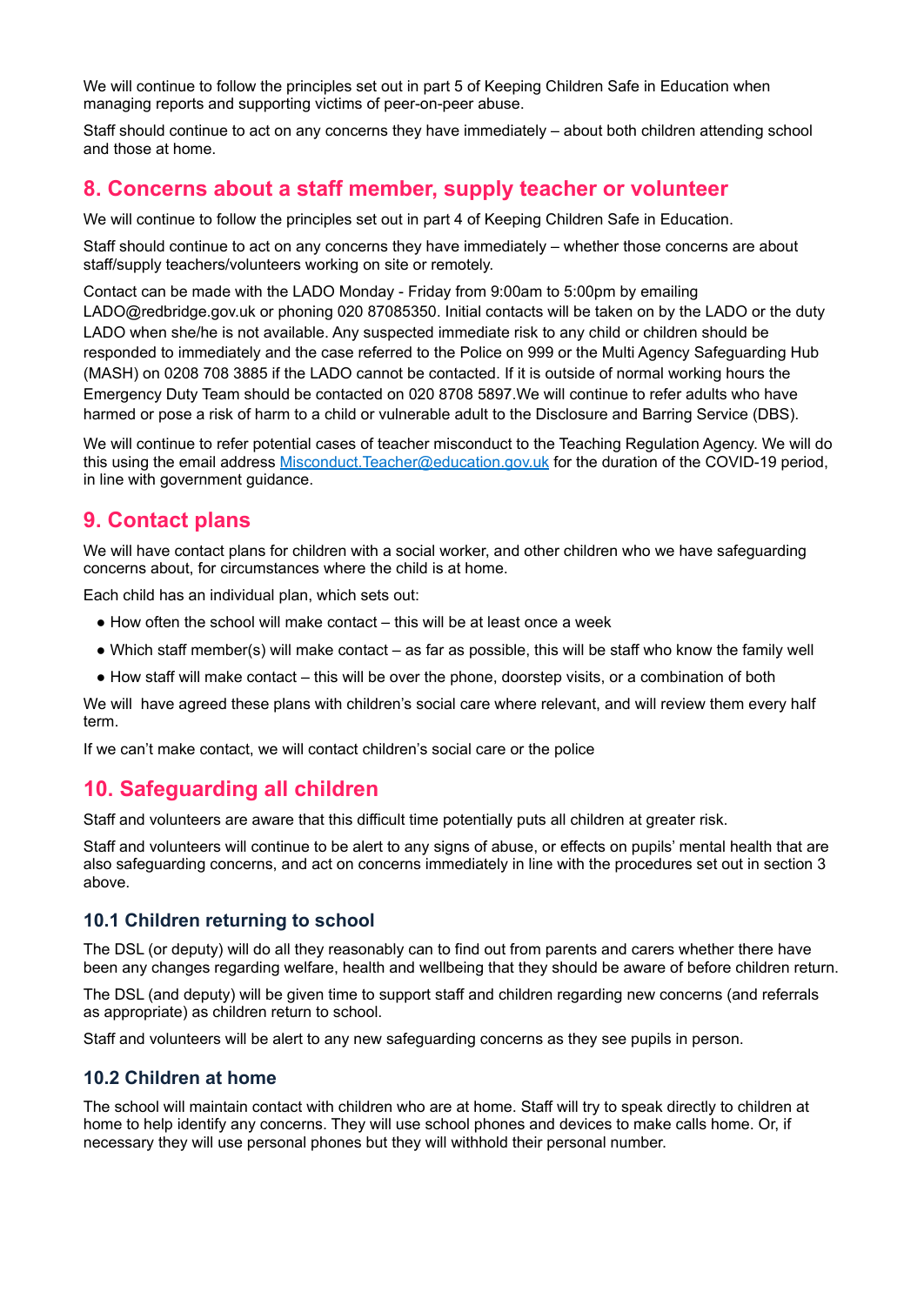Staff and volunteers will look out for signs like:

- Not completing assigned work or logging on to school systems
- No contact from children or families
- Seeming more withdrawn during any class check-ins or video calls

### **11. Online safety**

#### **11.1 In school**

We will continue to have appropriate filtering and monitoring systems in place in school.

#### **11.2 Outside school**

Where staff are interacting with children online, they will continue to follow our existing policy on staff code of conduct, Remote learning policy and E-safety policy (section on Social networking between staff and pupils in and out of school) which states that staff must not:

- Exchange accounts with pupils
- Add pupils to their account as "friends" or encourage them to do so
- Enter chat rooms with pupils
- Correspond with pupils using personal email Addresses e.g. Gmail, Hotmail and Yahoo
- Exchange personal mobile phone numbers with pupils
- Take photographs or videos of pupils without parent/guardian consent
- Take photographs or videos of pupils for non-school purposes
- Send or exchange images or videos of school staff, pupils or any aspect of school operations without authorisation or approval
- Download and store inappropriate images or other inappropriate material on teachers laptop/computers (if applicable) outside school hours and off school sites.

Staff will continue to be alert to signs that a child may be at risk of harm online, and act on any concerns immediately, following our reporting procedures as set out in section 3 of this addendum

We will make sure children know how to report any concerns they have back to our school, and signpost them to other sources of support too.

#### **11.3 Working with parents and carers**

We will make sure parents and carers:

- Are aware of the potential risks to children online and the importance of staying safe online
- Know what our school is asking children to do online, where relevant, including what sites they will be using and who they will be interacting with from our school
- Are aware that they should only use reputable online companies or tutors if they wish to supplement the teaching and resources our school provides
- Know where else they can go for support to keep their children safe online

All information to parents will be communicated via the school newsletter and children's Learning plans which are sent out on emails and available on Classdojo and school website.

### **12. Mental health**

#### **12.1 Children returning to school**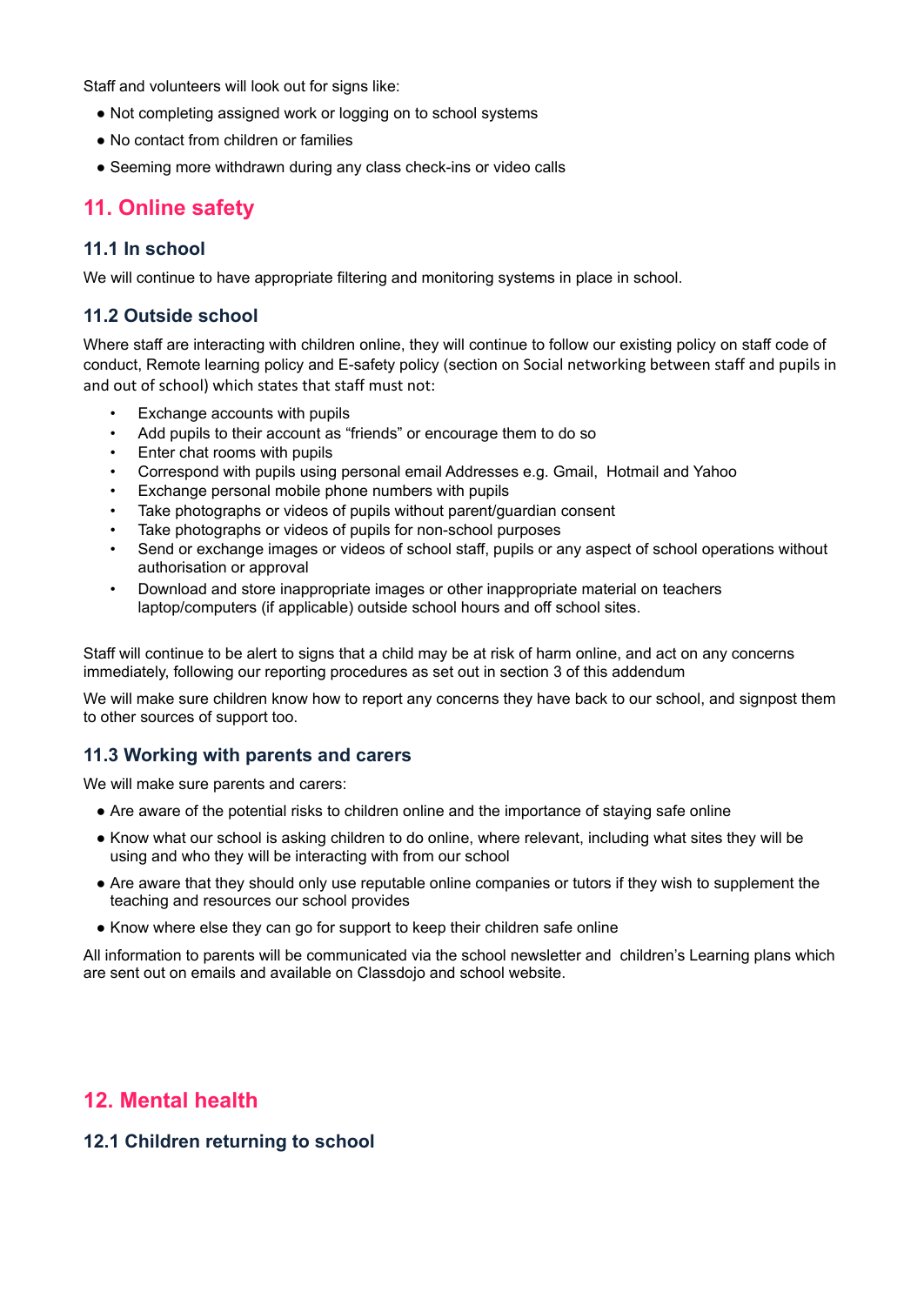Staff and volunteers will be aware of the possible effects that this period may have had on pupils' mental health. They will look out for behavioural signs, including pupils being fearful, withdrawn, aggressive, oppositional or excessively clingy, to help identify where support may be needed.

On returning to school there will be a focus to settle back into school for all children, through plenty of opportunity for discussions and talk.

#### **12.2 Children at home**

Where possible, we will continue to offer our current support for pupil mental health for all pupils.through online google meet calls and emails via school email or phone calls for younger children.

We will also signpost all pupils, parents/carers and staff to other resources to support good mental health at this time.

When setting expectations for pupils learning remotely and not attending school, teachers will bear in mind the potential impact of the current situation on both children's and adults' mental health.

Staff and volunteers will be alert to mental health concerns in children who are at home, and act on these immediately, following our reporting procedures as set out in section 3 of this addendum .

### **13. Staff and volunteer recruitment**

We continue to recognise the importance of robust safer recruitment procedures, so that staff and volunteers who work in our school are safe to work with children.

We will continue to follow our safer recruitment procedures, and part 3 of Keeping Children Safe in Education.

When carrying out DBS checks and right to work checks, we will follow the latest guidance from the DBS, Home Office and Immigration Enforcement as appropriate (for example, with regards to the process for verifying documents). We will inform candidates about the intended process as soon as reasonably practicable.

We will continue to do our usual checks on new volunteers, and do risk assessments to decide whether volunteers who aren't in regulated activity should have an enhanced DBS check, in accordance with Keeping Children Safe in Education.

# **14. Safeguarding induction and training**

We will make sure staff and volunteers are aware of changes to our procedures and local arrangements.

New staff and volunteers will continue to receive a safeguarding induction in line with the expectations of Keeping Children Safe in Education.

#### **15. Monitoring arrangements**

This policy will be reviewed as guidance from the 3 local safeguarding partners, the LA or Department for Education is updated,

### **16. Links with other policies**

This policy links to the following policies and procedures:

- Child protection and Safeguarding policy
- Staff code of conduct
- E-safety policy
- Health and safety policy
- Remote learning policy
- Anti- bullving policy
- Behaviour policy